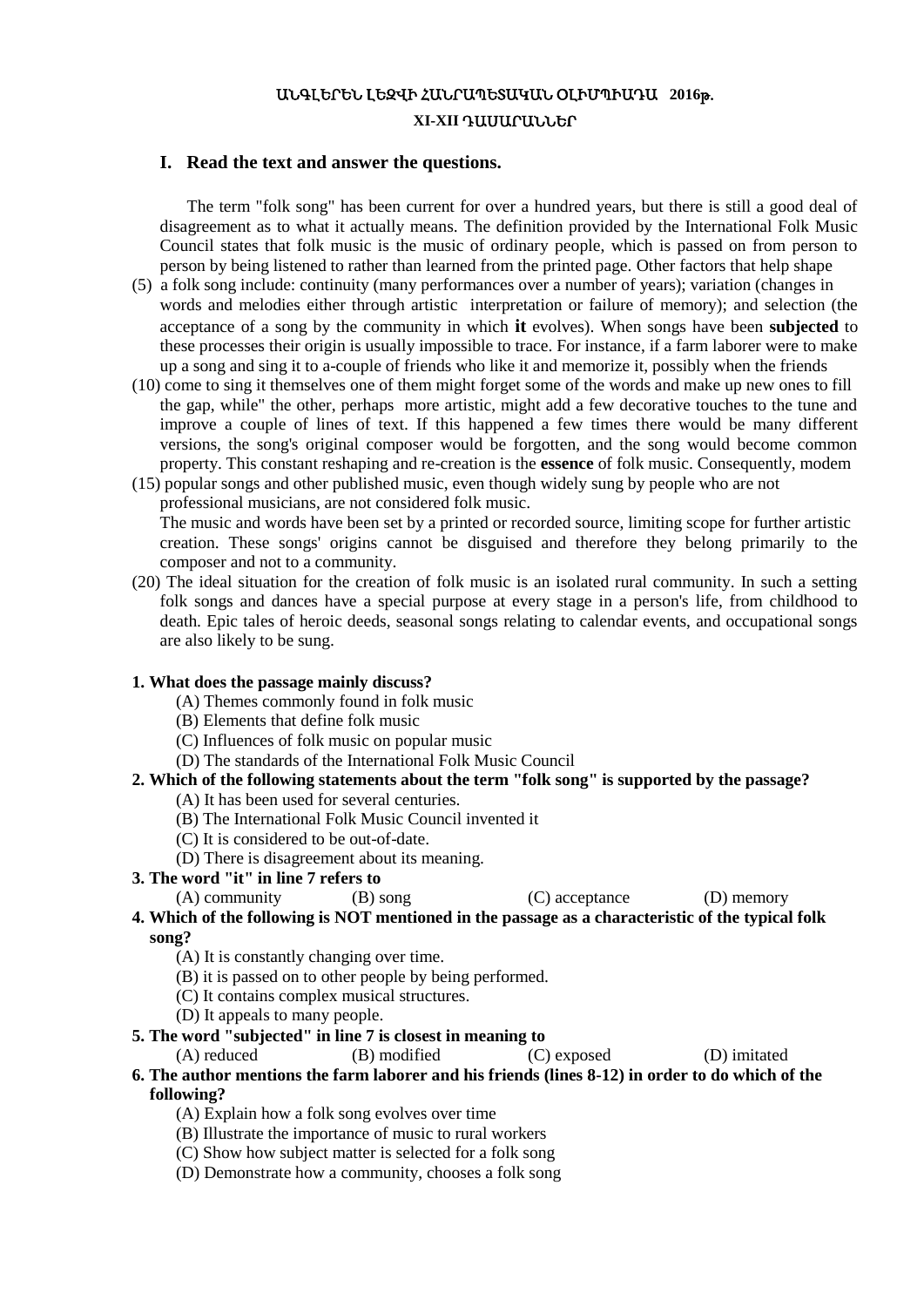## **7. According to the passage, why would the original composers of folk songs be forgotten?**

- (A) Audiences prefer songs composed by professional musicians.
- (B) Singers dislike the decorative touches in folk song tunes.
- (C) Numerous variations of folk songs come to exist at the same time.
- (D) Folk songs are not considered an important form of music.

**8. The word "essence" in line 14 is closest in meaning to**

- (A) basic nature (B) growing importance
- (C) full extent (D) first phase
- 
- **9. The author mentions that published music is not considered to be folk music because** 
	- (A) the original composer can be easily identified
	- (B) the songs attract only the young people in a community
	- (C) the songs are generally performed by professional singers
	- (D) the composers write the music in rural communities

**II. Choose the correct option A, B, C, or D.**

**1.** The term Middle Ages by scholars in the  $15<sup>th</sup>$  century to designate the interval between **the downfall of the classical world of Greece and Rome and its rediscovery at the beginning of their own century, a revival in which they \_\_\_ they \_\_\_. Indeed, the notion of a long period of cultural** 

# **darkness \_\_\_ by Petrarch even earlier.**

A coined, had felt, participated, had expressed

B is coined, feel, are participating, has been expressed

C has coined, have felt, had participated, was expressed

D was coined, felt, were participating, had been expressed

**2. It \_\_\_ that as a result of emigration and other factors, such as war losses and temporary** 

**decline in fertility, the population \_\_\_\_ by about 5 per cent between mid-1974 and 1977. The**

**years since 1974 also \_\_ by an increase in persons leaving the island in search of work, especially in the Middle East.**

A has been estimated, decreased, have been marked

B estimated, had decreased, mark

- C has estimated, has decreased, have marked
- D was estimated, was decreased, was marked

# **3. China\_\_\_\_ the technology of silk production secret; the ancient Greeks speculated that silk \_\_\_ on a special tree in China.**

A had kept, would grow B kept, grew C would keep, had grown D was keeping, grow **4. Because they are relatively durable and portable, books \_\_\_\_ for centuries to preserve and distribute information.**

| A are used | B are being used | C are been using | D have been used |
|------------|------------------|------------------|------------------|

**5. We\_\_\_ to give refunds on articles of clothing that \_\_\_\_ .**

A can't, have been worn

B are unable, are wearing

C can't, are being worn

D are unable, have been worn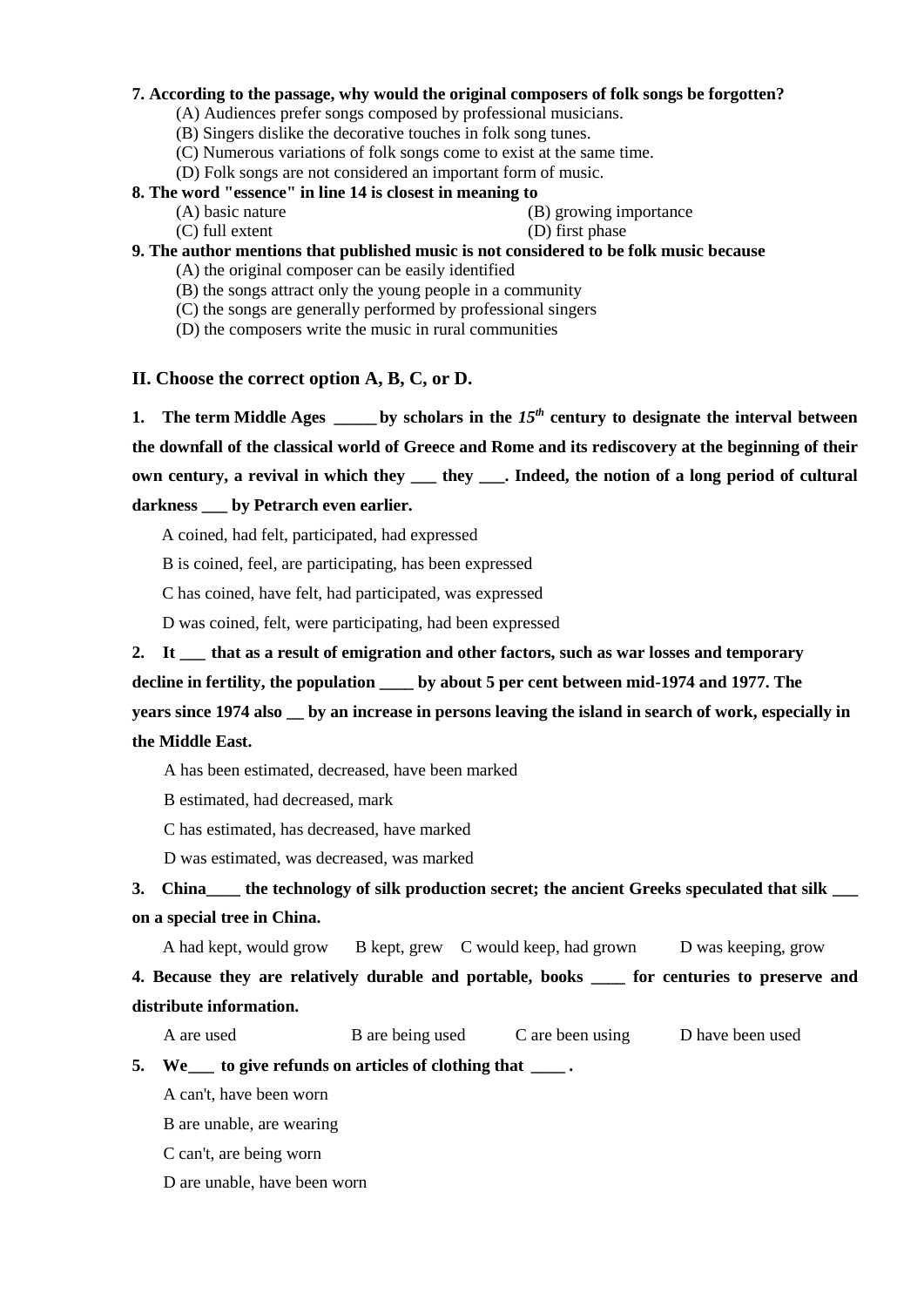|                                                                                               | 6. I felt $I_{\text{max}}$ , but there was nobody in the sight.                                                     |  |  |  |  |
|-----------------------------------------------------------------------------------------------|---------------------------------------------------------------------------------------------------------------------|--|--|--|--|
|                                                                                               | A had watched B was watched<br>C was being watched D had been watching                                              |  |  |  |  |
|                                                                                               | 7. Look at him! He_____ the same clothes for years.                                                                 |  |  |  |  |
|                                                                                               | B has been wearing C had worn<br>D had been wearing<br>A wears                                                      |  |  |  |  |
| 8.                                                                                            | Coal plants <sub>—</sub> one of the worst industrial polluters since the Industrial Revolution <sub>——</sub> in the |  |  |  |  |
|                                                                                               | 19th century.                                                                                                       |  |  |  |  |
|                                                                                               | A had been, began B were, had begun C have been, began D were, have begun                                           |  |  |  |  |
|                                                                                               | 9. Rapid changes in technology in the last several decades ______ the nature of culture and                         |  |  |  |  |
|                                                                                               | cultural exchange.                                                                                                  |  |  |  |  |
|                                                                                               | B have changed C had changed<br>A changed<br>D change                                                               |  |  |  |  |
|                                                                                               | 10. He has said that __ me if I___ easily to do it by myself.                                                       |  |  |  |  |
|                                                                                               | A would not help, was able                                                                                          |  |  |  |  |
|                                                                                               | B would not help, would be able                                                                                     |  |  |  |  |
|                                                                                               | C will not help, am able                                                                                            |  |  |  |  |
|                                                                                               | D will not help, will be able                                                                                       |  |  |  |  |
|                                                                                               | 11. I think we ______ it on the shelf for Daddy to see when he ______ home from work.                               |  |  |  |  |
|                                                                                               | A will put, will come B will put, comes C put, comes D put, will come                                               |  |  |  |  |
|                                                                                               | 12. All the way home he _______ his tactics; how ____the news to her, how_______ in puzzles until                   |  |  |  |  |
|                                                                                               | she________ him to let her have the whole story.                                                                    |  |  |  |  |
|                                                                                               | A had planned, would he break, would he speak, asked                                                                |  |  |  |  |
|                                                                                               | B was planning, would he break, would he speak, would ask                                                           |  |  |  |  |
|                                                                                               | C had been planning, he would break, he would speak, asked                                                          |  |  |  |  |
|                                                                                               | D was planned, he would break, he would speak, would ask                                                            |  |  |  |  |
|                                                                                               | 13. The afternoon was the longest Grace<br>for Tom.<br>$\frac{1}{\sqrt{1-\frac{1}{2}} \cdot \text{She}}$            |  |  |  |  |
|                                                                                               | A ever knew, was waiting                                                                                            |  |  |  |  |
|                                                                                               | B had ever known, was waiting                                                                                       |  |  |  |  |
|                                                                                               | C ever knew, was expecting                                                                                          |  |  |  |  |
|                                                                                               | D had ever known, was expecting                                                                                     |  |  |  |  |
| 14. Every year for sixteen years, since Ted __three and Caroline one, it ___the Christmas Eve |                                                                                                                     |  |  |  |  |
|                                                                                               | custom of the Carters' to hang up their children's stockings and fill them with inexpensive toys.                   |  |  |  |  |
|                                                                                               | B was, had been<br>C had been, was<br>A was, was<br>D had been, had been                                            |  |  |  |  |
|                                                                                               | 15. How ______ the citizens of Babylon or Ur actually ______ their bills, however, depended on                      |  |  |  |  |
|                                                                                               | $who$ _______.                                                                                                      |  |  |  |  |
|                                                                                               | C did, pay, they were<br>A did, pay, were they                                                                      |  |  |  |  |
|                                                                                               | B ___, paid, they were D____, paid, were they                                                                       |  |  |  |  |
|                                                                                               | 16. Don't you remember __ me at the Browns' last-summer? We used __ at their place every                            |  |  |  |  |
|                                                                                               | Friday.                                                                                                             |  |  |  |  |
|                                                                                               | B seeing, meeting C to see, meeting<br>D seeing, to meet<br>A to see, to meet                                       |  |  |  |  |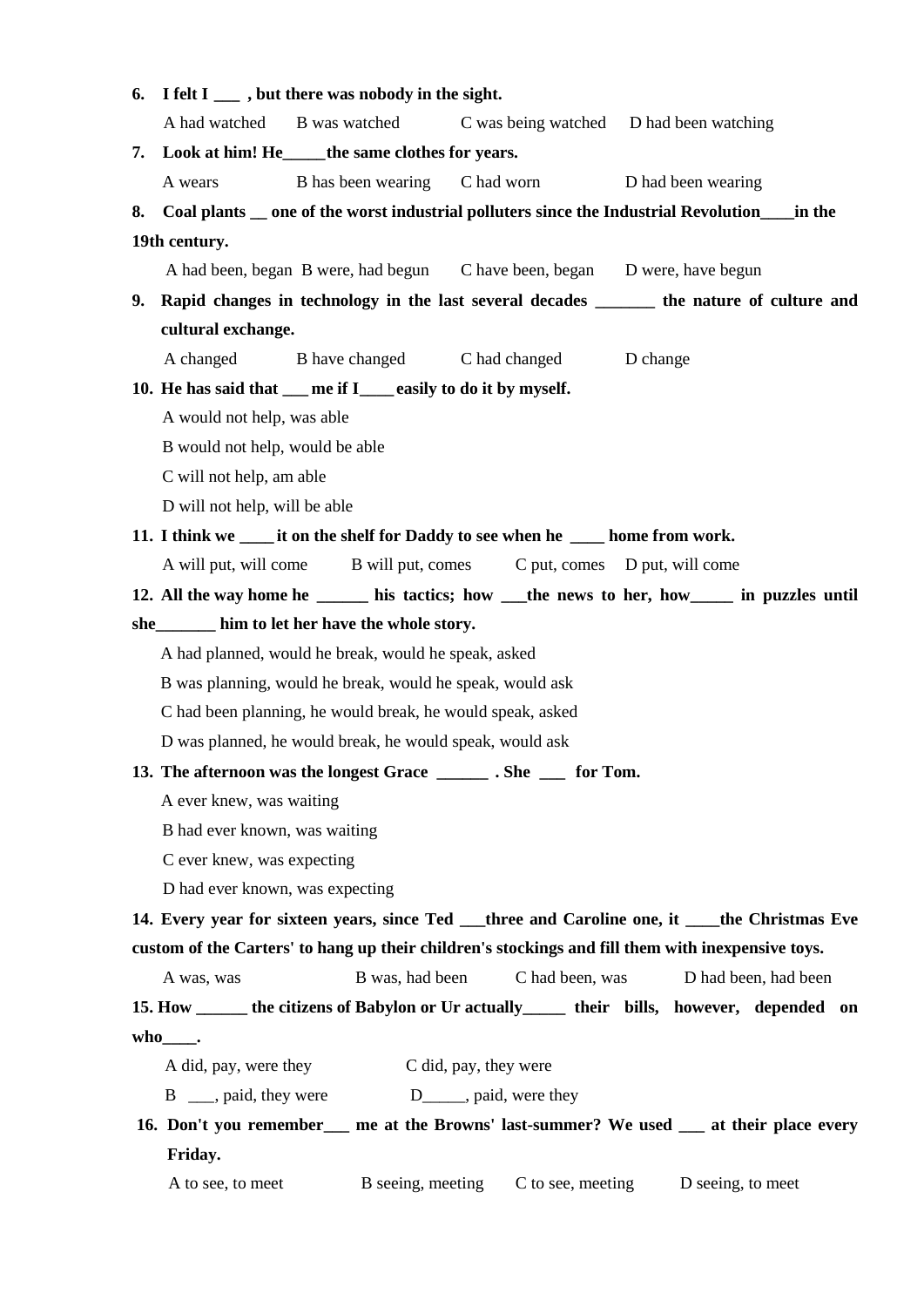|                                                                          | 17. After <u>a</u> few pages I felt like <u>a</u> break; I was eager so I laid my work aside for a time. |
|--------------------------------------------------------------------------|----------------------------------------------------------------------------------------------------------|
| A writing, having, to stroll                                             | C written, having, to stroll                                                                             |
| B having writing, have, strolling                                        | D I have written, to have, strolling                                                                     |
|                                                                          | 18. He is afraid______ to Mrs. Priestly. In his place I would rather _____ her. He may depend on her     |
| the problem properly.                                                    |                                                                                                          |
| A of speaking, trusting, understanding                                   | C of speaking, to trust, understanding                                                                   |
| B to speak, trust, understanding                                         | D to speak, to trust, to understand                                                                      |
|                                                                          | 19. Let her _____it herself. She is considered ________ a careful researcher and can't stand ______.     |
| A do, being, to be helped                                                | C doing, being, helping                                                                                  |
| B to do, to be, to help                                                  | D do, to be, being helped                                                                                |
|                                                                          | 20. Remember ____ them tomorrow. They are said ____ from their voyage. I'd rather _______ them           |
| in a couple of days.                                                     |                                                                                                          |
| A phoning, to be returning, meet                                         |                                                                                                          |
| B to phone, to have returned, meet                                       |                                                                                                          |
| C to phone, to have been returning, to meet                              |                                                                                                          |
| D phoning, to return, meeting                                            |                                                                                                          |
|                                                                          | 21. He was made_____ the town and did not want to spend the last money _____ an apartment in             |
| the suburbs; this unexpected offer of shelter was too tempting ________. |                                                                                                          |
| A leaving, to rent, to resist                                            |                                                                                                          |
| B to leave, on renting, to be resisted                                   |                                                                                                          |
| C leave, on having rent, to resist                                       |                                                                                                          |
| D to have left, to have rented, being resisted                           |                                                                                                          |
|                                                                          | 22. I can't help ____grateful to him for all he has done for me. I've got used ____care of me.           |
| A to be, him to take                                                     |                                                                                                          |
| B be, his to take                                                        |                                                                                                          |
| C being, to his taking                                                   |                                                                                                          |
| D having been, him taking                                                |                                                                                                          |
|                                                                          | 23. I don't feel like _____ him. He is said _____ an attempt to get in touch with Ann last month.        |
| A to see, to have made                                                   | B seeing, to have made C to see, to make<br>D seeing, to make                                            |
| 24.                                                                      | Washing dirty dishes and bathing in a stream, river, or lake _pollute water systems and                  |
| be avoided.                                                              |                                                                                                          |
| A can, should<br>B may, ought                                            | C must, must<br>D should, must                                                                           |
|                                                                          | 25. I had no accurate idea of the time, for I my watch, but I thought we not four hours ago.             |
| A was unable to see, had to start                                        | C did not see, would have started                                                                        |
| B could not see, must have started                                       | D was not able to see, would start                                                                       |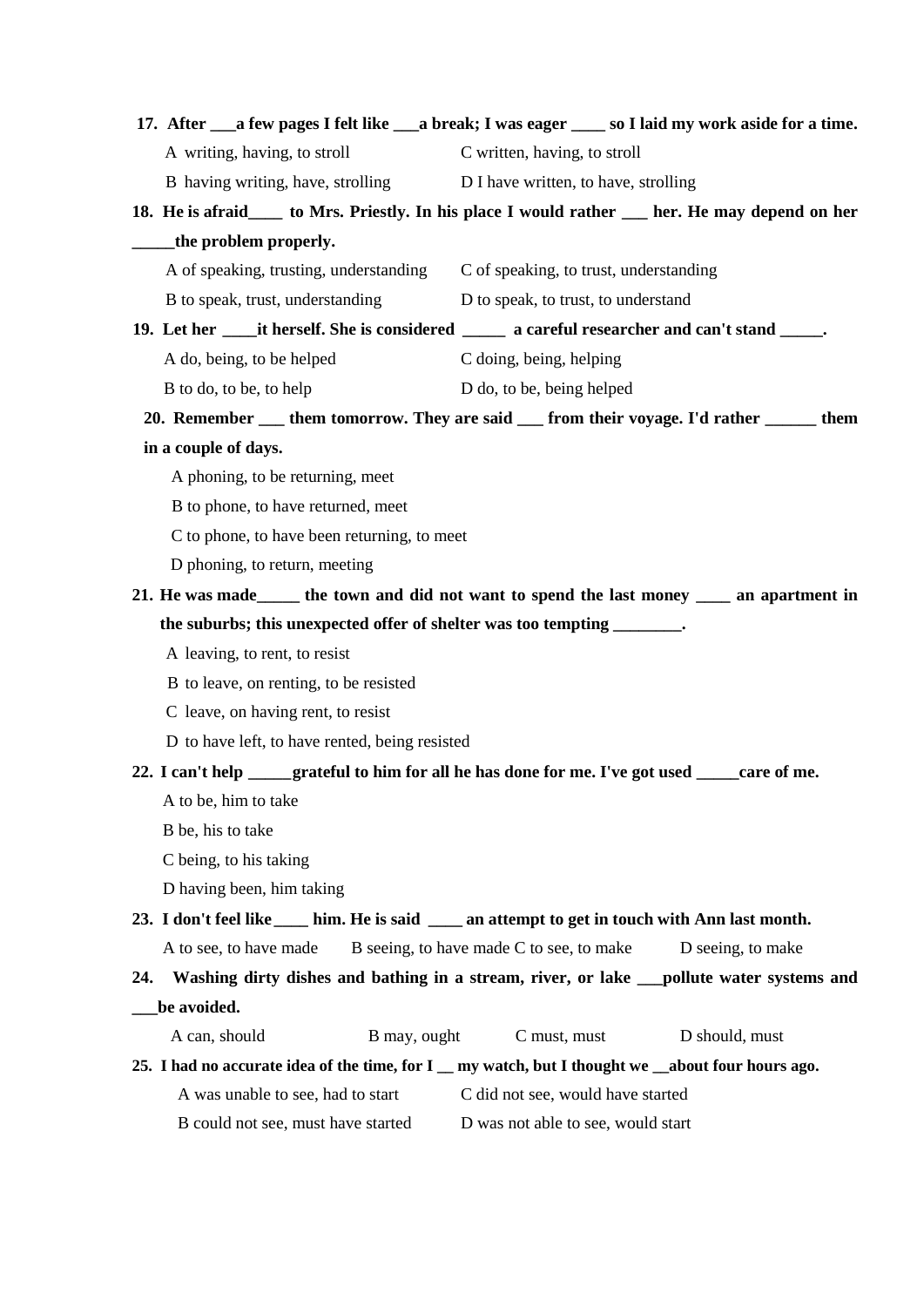| III. Circle the best answer.                          |                                                                                          |                                                                                                    |  |
|-------------------------------------------------------|------------------------------------------------------------------------------------------|----------------------------------------------------------------------------------------------------|--|
| 1.                                                    |                                                                                          | If Sean had to break the news to Mario about his damaged fender, Mario __________                  |  |
|                                                       |                                                                                          | a. already knew about it. b. wouldn't be unhappy. c. would be hearing about it for the first time. |  |
|                                                       | 2. If Hans bumped into Sally at the mall yesterday, he ____                              |                                                                                                    |  |
|                                                       | a. didn't expect to see her. b. had an appointment with her. c. tried to knock her down. |                                                                                                    |  |
|                                                       | 3. If you're up to your ears with homework, you ____                                     |                                                                                                    |  |
| a. don't have much to do.                             | b. have a lot to do.                                                                     | c. can't wait to get started.                                                                      |  |
|                                                       |                                                                                          | 4. Peter started talking to Amanda about the weather, just to break the ice. Peter _____           |  |
|                                                       | a. spilled ice on Amanda. b. acted in a cold manner.                                     | c. tried to be friendly.                                                                           |  |
|                                                       |                                                                                          | 5. If you had to learn a list of dates by heart for your history exam, you _____                   |  |
| a. had to memorize them.                              | b. had to write them down.                                                               | c. had to feel good about them.                                                                    |  |
|                                                       |                                                                                          | 6. Alfredo looked down the expert ski slope and realized he had bitten off more than he could      |  |
| chew. Alfredo _______.                                |                                                                                          |                                                                                                    |  |
| a. had chosen a ski area beyond his ability.          |                                                                                          |                                                                                                    |  |
| b. knew he could easily ski down the slope.           |                                                                                          |                                                                                                    |  |
| c. had his mouth full of food.                        |                                                                                          |                                                                                                    |  |
|                                                       | 7. If Estelle brushed up on her French before her trip to France, she _____.             |                                                                                                    |  |
| a. made some plans.                                   | b. did some cleaning.                                                                    | c. did some studying.                                                                              |  |
|                                                       |                                                                                          | 8. If your teacher has told you it is out of the question for you to turn in your term paper late, |  |
|                                                       |                                                                                          |                                                                                                    |  |
| a. must turn in your paper on time.                   |                                                                                          |                                                                                                    |  |
| b. have extra time to work on your paper.             |                                                                                          |                                                                                                    |  |
| c. don't have any more questions to ask your teacher. |                                                                                          |                                                                                                    |  |

**9. Carl and Monica are keeping their fingers crossed that the weather will be nice on their wedding day. They \_\_\_\_\_\_\_\_.**

a. are wishing for nice weather.

b. have been told the weather will be nice.

c. don't really care about the weather.

# **10. Norma paid next to nothing for her new purse. She \_\_\_\_\_.**

a. paid a lot for it. b. got a bargain, c. got her purse for free.

# **11. If Julie earns just enough money to make ends meet, she \_\_\_\_\_\_.**

a. earns more than she needs, b. doesn't earn enough to live on c. earns just enough to pay her bills.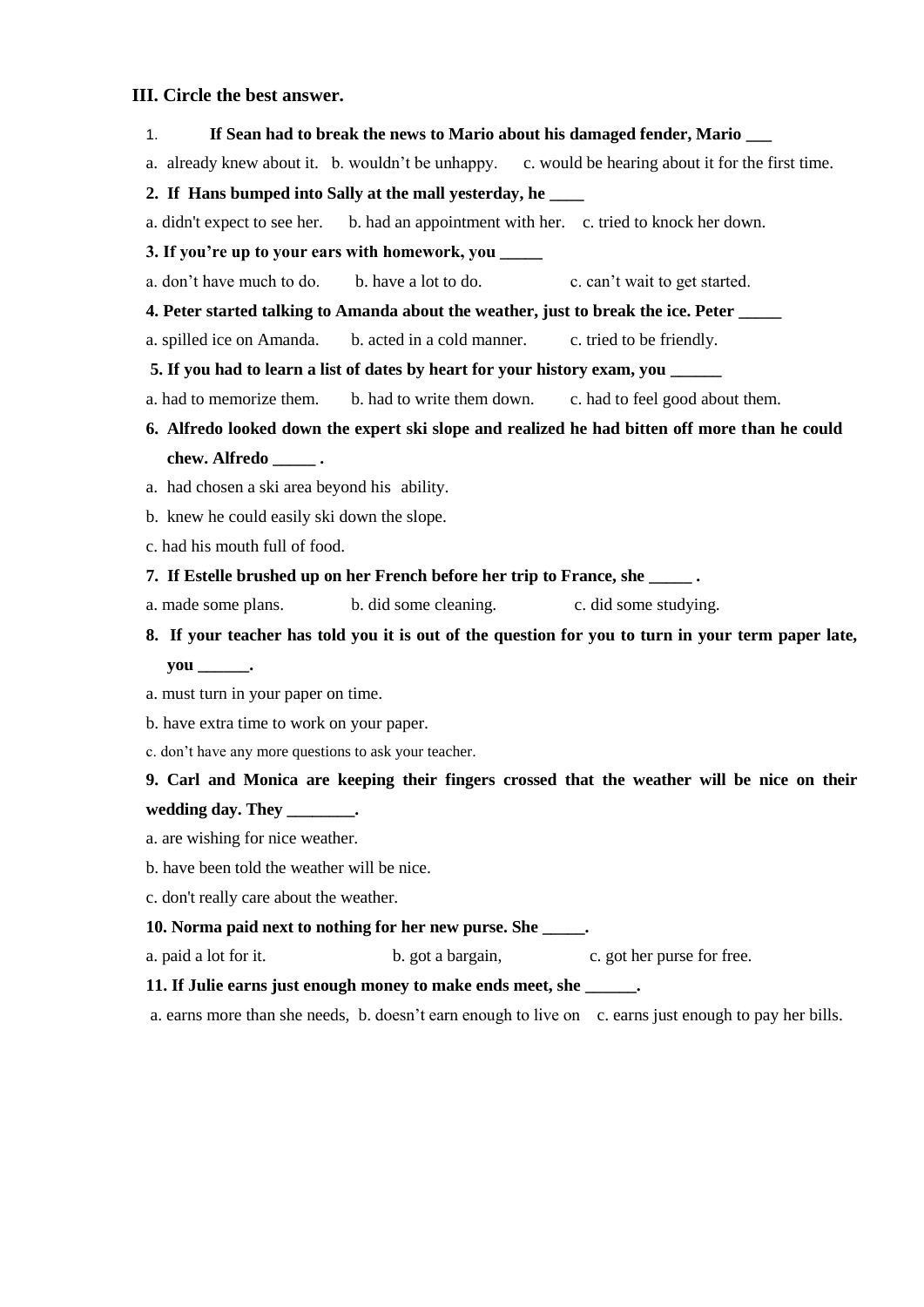### IV. Match the definitions with the words from the box. There are two extra words in the list.

Commercial, disk drive, circulation, documentary, periodical, mouse pad/mat, correspondent, modem, journalist, rug, key, editor, screen, CD ROM, celebrity, mouse, keyboard, floppy disk, soap, headline, presenter, laptop

| 1.                                                                                 | the flat piece of rubber or plastic which you use under a mouse                    | . |
|------------------------------------------------------------------------------------|------------------------------------------------------------------------------------|---|
| 2.                                                                                 | the number of copies a newspaper sells each day                                    | . |
| 3.                                                                                 | a type of small computer you can carry with you                                    |   |
| 4.                                                                                 | the part of a computer with rows of letters and symbols                            | . |
| 5.                                                                                 | the person who decides what goes in a newspaper or magazine                        | . |
| 6.                                                                                 | one of the parts with a letter or symbol which you press when you use a computer   | . |
| 7.                                                                                 | a flat piece of plastic for storing information from a computer                    | . |
| 8.                                                                                 | the title of a newspaper report printed in large letters                           | . |
| 9.                                                                                 | a continuing story about a group of people that is regularly on television         | . |
| 10.                                                                                | a well-known person on television, film or in the press                            | . |
|                                                                                    | 11. the small object that you move with your hand to operate a computer            | . |
|                                                                                    | 12. the flat part in front of a computer which you look at                         | . |
|                                                                                    | 13. a film that gives facts and information about a subject                        | . |
|                                                                                    | 14. the part of a computer you use to pass information to or from a disk           | . |
|                                                                                    | 15. a reporter whose job it is to report local news from a distant area            | . |
|                                                                                    | 16. someone who writes for a newspaper or magazine                                 | . |
|                                                                                    | 17. a round disk for using in a computer to store large amounts of information     | . |
|                                                                                    | 18. an advertisement on television or radio                                        | . |
|                                                                                    | 19. a magazine about one topic, that appears once a month, three times a year, etc |   |
| 20. the equipment inside a computer which allows information to be sent to another |                                                                                    |   |
|                                                                                    | computer using a telephone line.                                                   | . |

### **V. Decide which answer (A, B, C or D) best fits each space.**

The *Arabian Nights or The Thousand and One Nights* is a collection of stories from Persia, Arabia, India, and Egypt, (1) \_\_\_over hundreds of years. (2) \_\_\_\_of the stories originated as folktales, anecdotes, or fables that were passed on orally. They (3)\_\_\_ the stories of Ali Baba, Aladdin, and Sindbad the Sailor, which have become particularly popular in Western countries.

 The stories in the *Arabian Nights* are (4) \_\_\_ by a legendary queen named Scheherazade in a broader frame story, which opens (5)\_\_\_ the beginning of the collection; and gives a context to the various stories it contains. The frame story begins when the sultan Schahriar finds that his wife has been unfaithful and orders his servants  $(6)$  her. He is so  $(7)$  that he decides  $(8)$  a new woman  $(9)$ \_\_\_ night and to have her killed at daybreak. Scheherazade agrees to become Schahriar's wife (10)\_\_\_\_